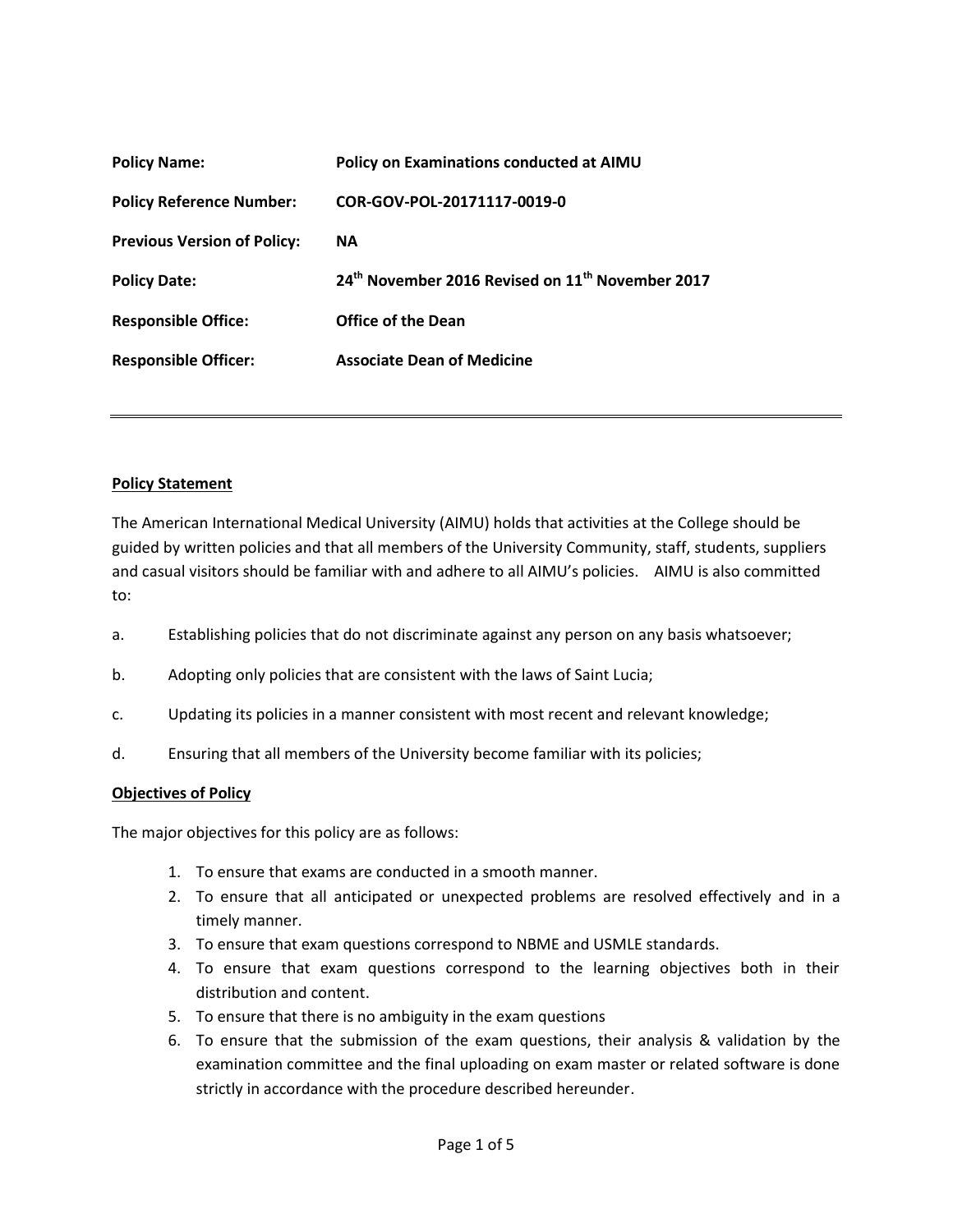- 7. To ensure a timely submission and analysis of exam questions by all concerned.
- 8. To ensure that the result of the examination and the related statistical data is disseminated to all concerned in a timely and efficient manner.

**Related Documents**: Laws of Saint Lucia (e.g. the Education Act); Company by-laws; Accreditation (Recognition) requirements; this policy document nullifies all previous policies in existence.

**Who would be affected by the policy**: This policy enforces strict compliance by the teaching faculty, academic administration and students.

**Redress**: All issues or complaints related to this policy should be communicated through the following channel for appropriate redressal. Depending on the nature of the complaint, redressal may be given at any point of the reporting channel. Only serious issues needing major policy considerations should be taken up to the level of the institutional or the Corporate Board:-

## *Complainant Registrar Dean Examination Committee Management CouncilBoard of Governors*

**Penalties:** Any intentional or unintentional violations of this policy would invite appropriate disciplinary action directed towards the offender, in accordance with the University by-laws.

**Effective Period**: This policy will remain in force till it is reviewed or overruled by a subsequent policy or amendment.

**The Procedure**: The Dean and the Associate Dean would be the supervising authorities for all the steps mentioned below.

- 1. A detailed annual academic calendar must be prepared at the beginning of the academic year, which includes the examination dates for all ongoing courses and semesters. [Registrar]
- 2. The teaching faculty must make note of all the exam dates and attempt to finish their syllabus (for a block / semester) at least 2 days prior to the next examination. [Faculty]
- 3. Teaching faculty must submit the requisite number of exam questions AT LEAST ten calendar days PRIOR to the date of the examination for monthly exams,and AT LEAST fourteen days prior to the final exam for timely review by the examination committee. Revisions, if any, may then be made by the concerned teacher as per the recommendations of the exam committee.  $\blacksquare$
- 4. Faculty MUST ensure that exam questions framed by them correspond to the NBME and USMLE standards. The contract of the contract of the contract of the contract of the contract of the contract of the contract of the contract of the contract of the contract of the contract of the contract of the contract

A USMLE/NBME type questions is defined as:*The questions should use either a clinical scenario or a laboratory scenario and should develop critical thinking, judgment and analysis skills among students.*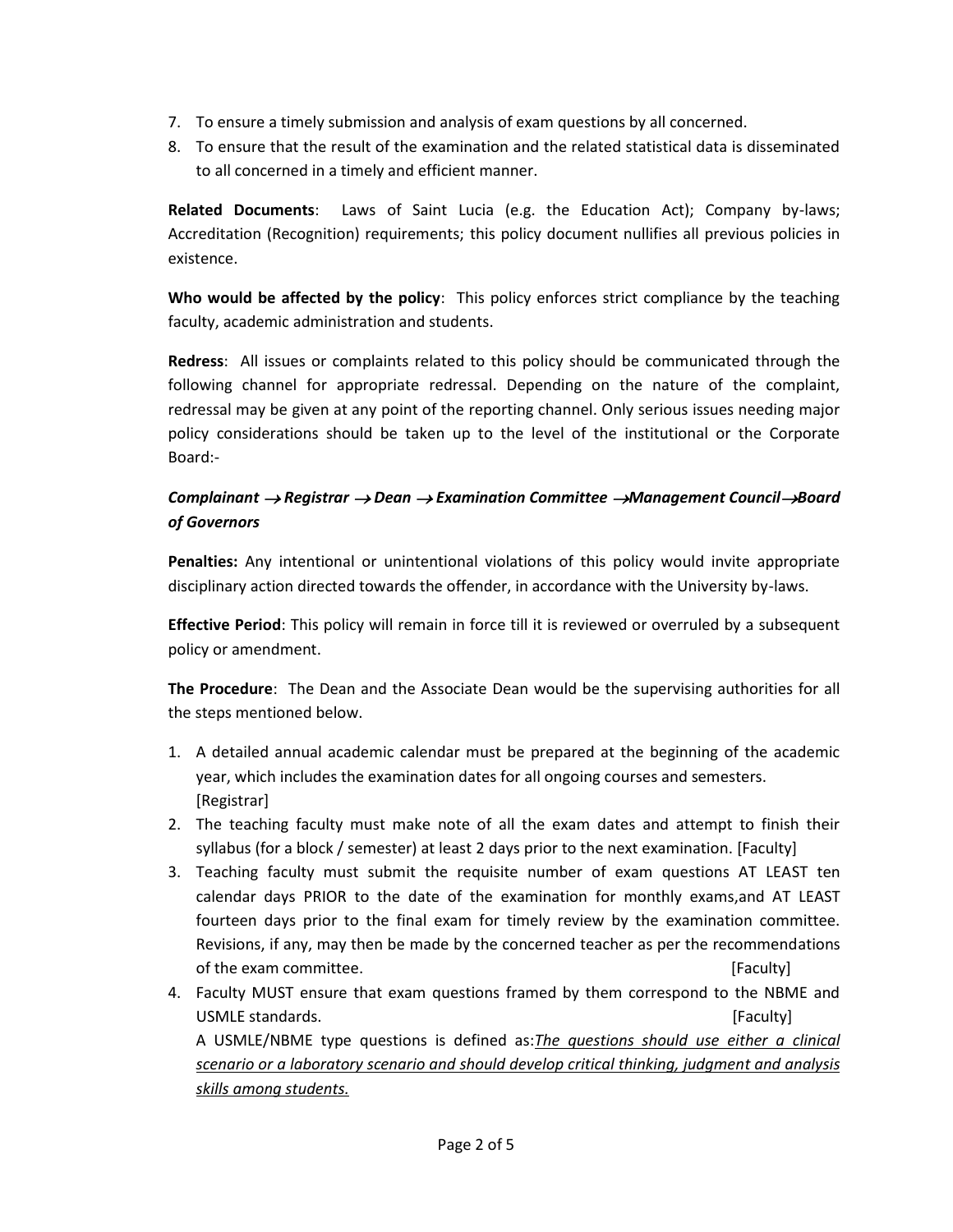The following minimum percentage of USMLE/NBME format questions must be complied with

MD1: A minimum of 60% of MCQs should be of USMLE/NBME type as defined previously

MD2: A minimum of 70% of MCQs should be of USMLE/NBME type as defined previously

MD3: A minimum of 80% of MCQs should be of USMLE/NBME type as defined previously

MD4: A minimum of 90% of MCQs should be of USMLE/NBME type as defined previously

MD5: All MCQs should be of USMLE/NBME type as defined previously

The decision of the examination committee regarding the quality of examination questions will be final.

- 5. Questions MUST be submitted online on the following secure E-mail ID for review by the examination committee: exam.committee@aimu-edu.us. Questions can also be submitted on a pen drive or as a hard copy to the Associate Dean of Medicine.[Faculty]
- 6. The above mentioned mail ID, which has 256 bit secure encryption, is intended to eliminate the possibility of use of unfair means in the process of transmission of exam questions.
- 7. The examination committee would be constituted and reviewed at regular intervals. At least one external subject matter experts on USMLE will be a part of the exam committee.
- 8. The said committee would complete the review of each submission within FIVE days of submission of the questions by the respective teachers and submit their report with the following grades:-
	- (a) Grading '**A**' : Questions have adequately satisfied the required criteria of:-
		- Covering the entire curriculum (Appropriate blueprinting)

For the final exam it is recommended that at least 40% of questions should be from the topics covered after the second monthly exam. The other criteria have been mentioned previously.

- (b) Grading '**RR**': This denotes that revisions are required and questions need to be rewritten so that the above mentioned criteria are met adequately. [Examination Committee]
- (c) If the Grading is RR on the second attempt then the exam committee may use backup questions.
- 9. Under NO CIRCUMSTANCES would the questions be modified or returned to the sender. Review report would be submitted strictly as per the above grades to the sender on his / her official E-mail ID [Examination Committee]
- 10. The examination committee will identify required changes on a separate word file which will be e-mailed to the faculty member.
- 11. No questions/tests will be administered by any faculty member without written e-mailed approval from the examination committee.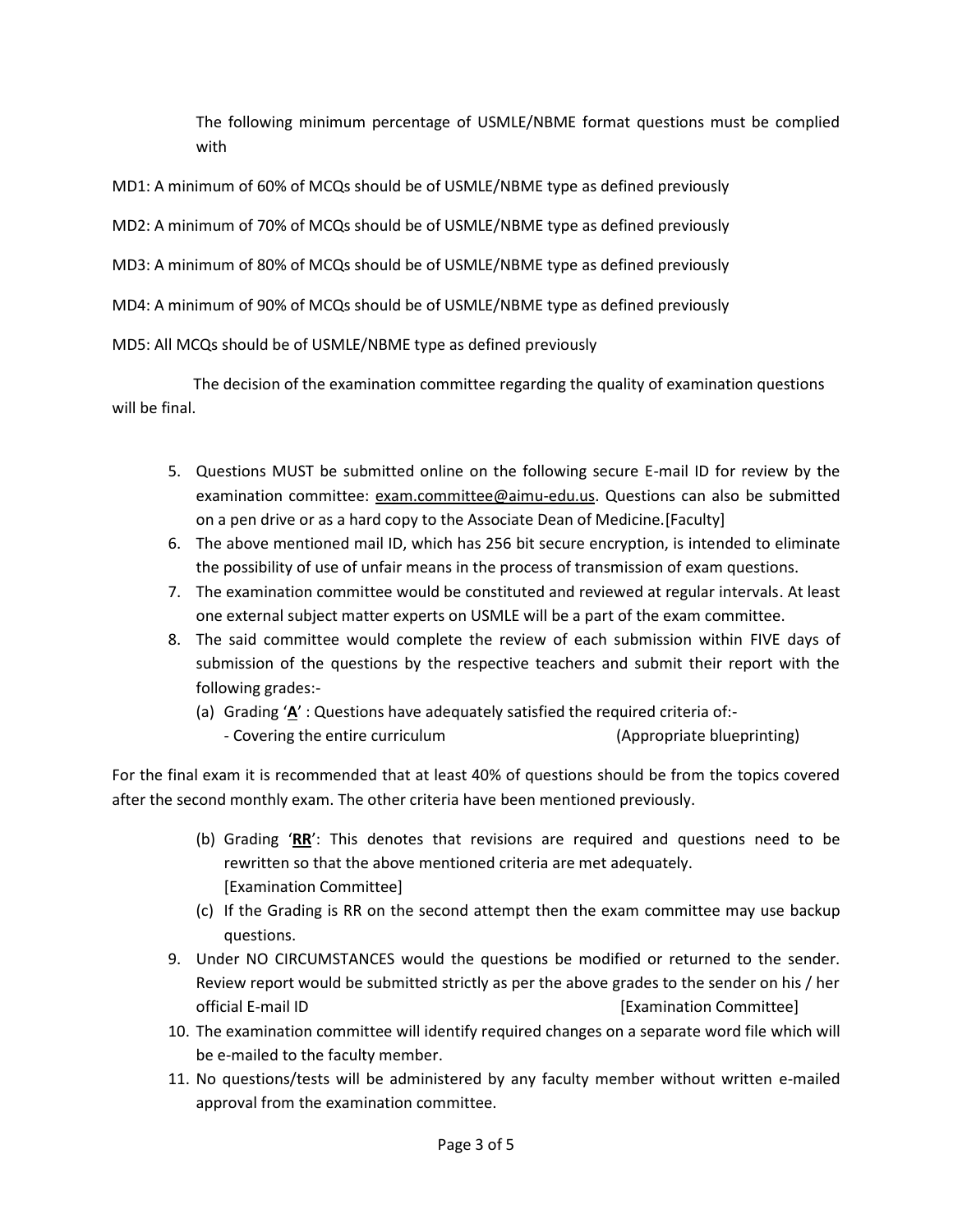- 12. In case the grading awarded is A, concerned faculty members would upload the questions after making changes, if any, at their own end, on the exam master or other exam software, so that the exam is assigned AT LEAST ONE HOUR prior to the beginning of that particular exam. [Faculty]
- 13. (a) In case the awarded grading is 'RR', the concerned faculty members must make significant changes on the submitted questions, based on the recommendations of the examination committee and resubmit them AT LEAST FIVE DAYS prior to the date of the examination, for another review by the committee.

(b) If the review report is now converted to grade A, the questions can be assigned for the examination.

(c) However, if the review report remains as 'RR', the exam committee may use backup questions and may provide a written reprimand to the faculty member. [Faculty]

- 14. If any faculty member receives grade 'RR' consecutively for three times, the matter would be discussed in the examination and management committees and the concerned member would be taken for an academic counseling by the examination committee, under intimation to the board of governors. [Exam Committee]
- 15. It is the responsibility of the assigned faculty members to upload their respective examinations AT LEAST 60 minutes prior to the specified starting time of the said examination. In case there is an anticipated delay, the concerned faculty member MUST inform the Registrar or any other authority related to the control of exams AT LEAST 30 minutes prior to the exam, so that it can be suitably postponed. [Faculty]
- 16. Registrar will be the Controller of examinations and Dr Dakubo will be the Coordinator of examinations. To reduce any bias and other issues both these individuals will hold the post for a maximum of three years. If they are able to be present then can nominate another individual for the post in consultation with the Dean and the examination committee.
- 17. In case there is some issue immediately before or during an ongoing examination, ONE of the two assigned invigilators should approach the Controller of Examinations or any other designated officer to resolve the issue at the earliest. Clear instructions have been given to the Registrar that either the Controller or the coordinator of exams or any other designated officer would ALWAYS be present at the time of an examination for resolution of such issues. [Controller, coordinator of exams & all designated invigilators]
- 18. Examination results must be communicated to the Registrar in the specified format, within the specified date and time. **Example 20** is a set of the specified date and time.
- 19. Each faculty member and the Registrar must ensure that ONLY eligible students are allowed to write a specific examination. Eligibility criteria includes proper attendance in lectures and other academic sessions, timely payment of fees and any other criteria laid out by the school authorities. [Faculty & Registrar]
- 20. All Facultiesare encouraged to study the Item analysis of their exam report.
- 21. Defaulting students MUST be brought to the notice of the Promotions committee, Dean and Associate Dean. Henceforth, all promotions to the next semester will require WRITTEN APPROVALS from the Promotions Committee. [Promotions Committee, Dean, Associate Dean]